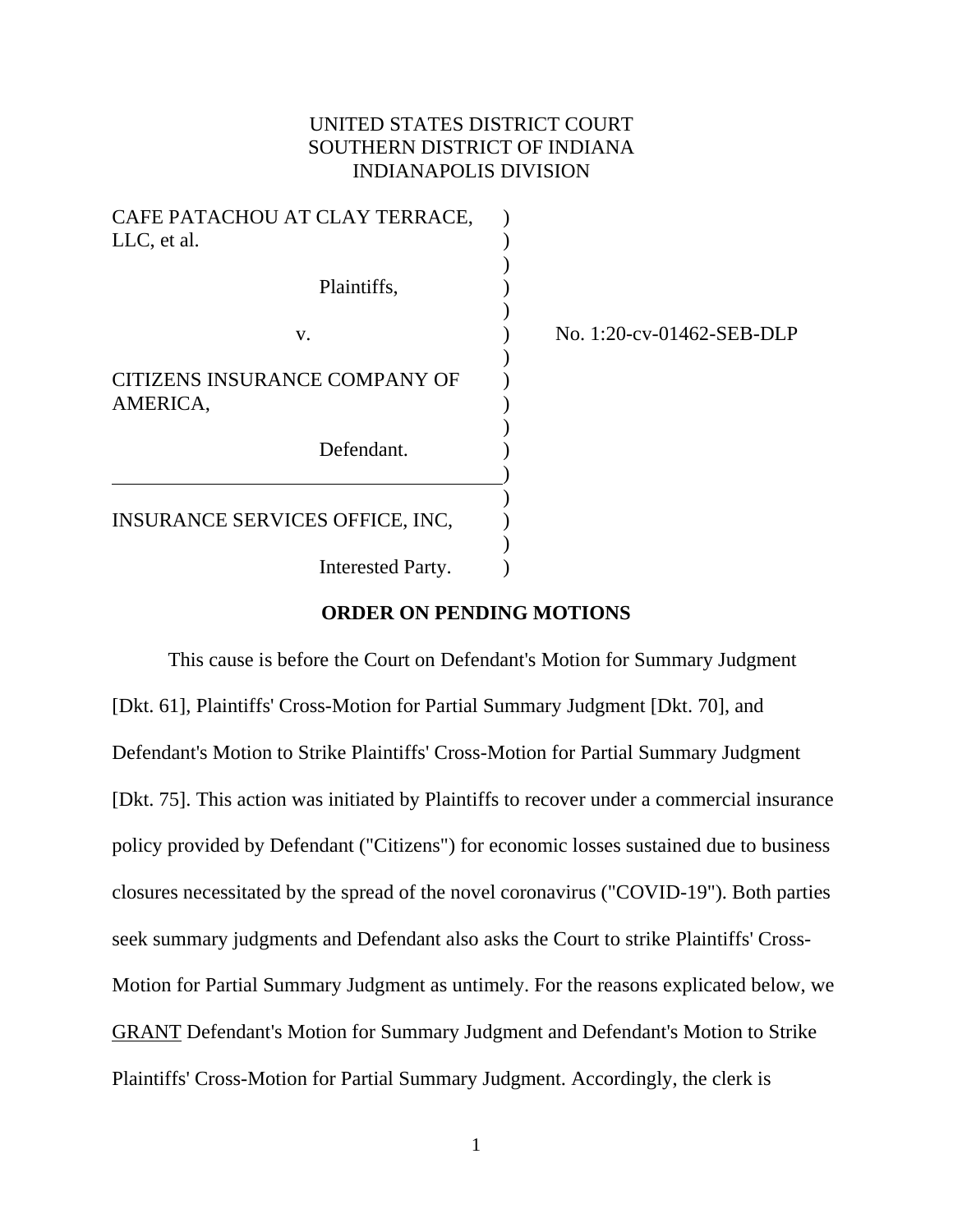directed to note as stricken on the docket Plaintiffs' Cross-Motion for Partial Summary Judgment [Dkt. 70] to reflect this ruling. $<sup>1</sup>$  $<sup>1</sup>$  $<sup>1</sup>$ </sup>

### **Factual Background**

Plaintiffs are all separate restaurant establishments operating under common ownership within Indianapolis and Carmel, Indiana. Dkt. 60 at 2. We refer to them collectively as "Patachou," throughout this entry.

Beginning in March 2020, the spread of COVID-19 triggered a series of governmental orders across the country limiting large gatherings, mandating social distancing, and suspending non-essential activities and services. On March 6, 2020, the State of Indiana declared that a public health emergency existed attributable to COVID-19. *See* dkt. 60-2 at 1. On March 13, 2020, the President of the United States declared COVID-19 to be a national emergency. *See id.* 

On March 16, 2020, food service establishments in Indiana, including restaurants providing in-person dining services, were required to close their establishments to inperson patrons, but were authorized to continue to provide drive-thru, take-out, and delivery services. *See id.* at 2. The following day, Patachou suspended all operations at nine of its twelve restaurants, but provided carry-out services at two of its restaurants for an additional three days before suspending all operations at all locations as of March 20, 2020. Dkt. 66-1 at 5. On March 23, 2020, Indiana's governor issued an executive order

<span id="page-1-0"></span><sup>&</sup>lt;sup>1</sup> The clerk is also directed to STRIKE the sealed and redacted versions of Plaintiffs' Reply in Support of its Cross-Motion for Summary Judgment [Dkt. 90; Dkt. 91], as this brief effectively serves as an impermissible surreply. *See* S.D. Ind. L.R. 56-1(d).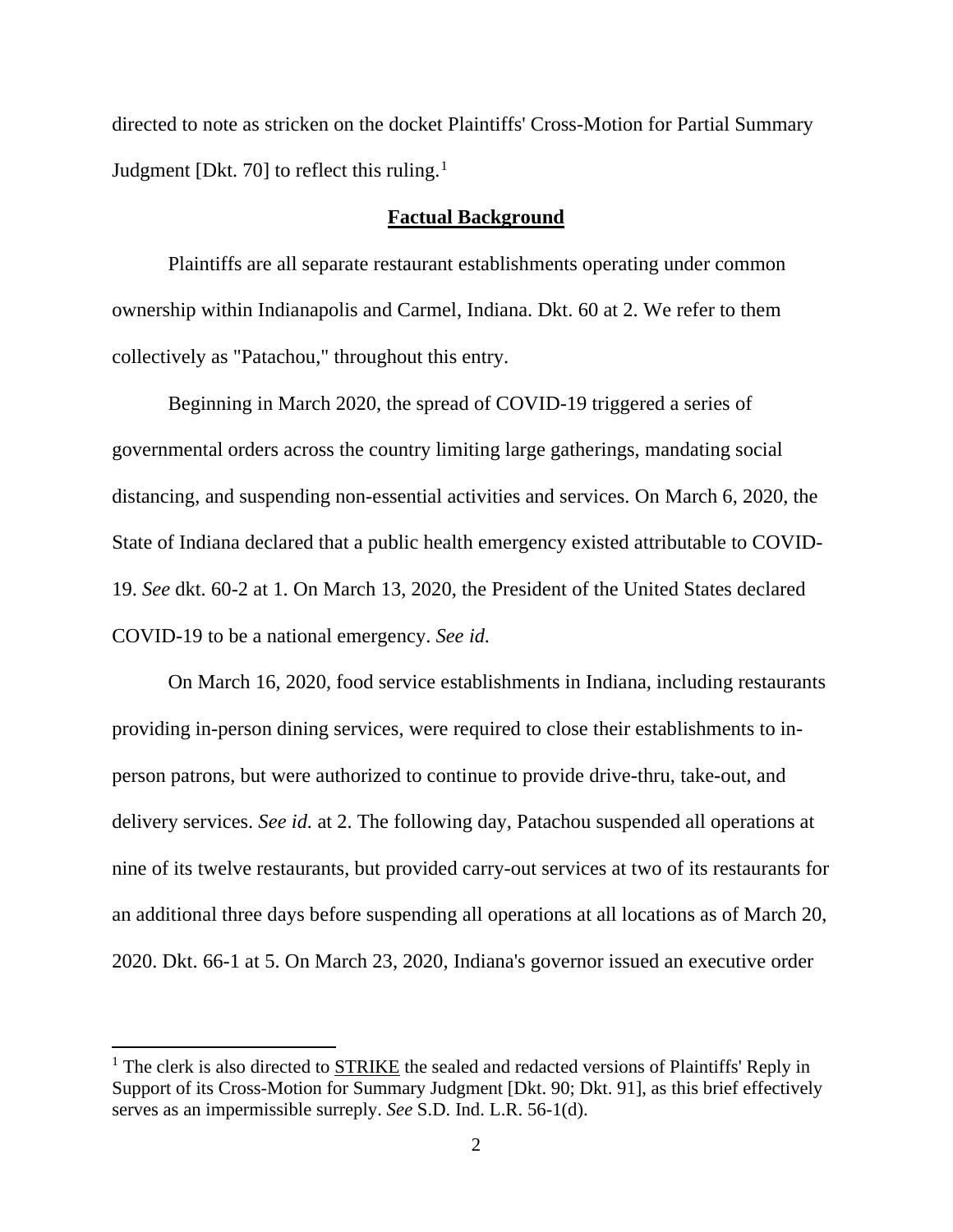directing the Indiana State Department of Health and local boards of health to take "all available administrative and enforcement actions against establishments that provide indining services." Dkt. 66-2 at 2.

The prohibition on in-person dining services remained in effect until May 2020, when Indiana announced its plan to reopen businesses and entities on a staged basis at a rate pegged to each county's COVID-19 statistics. *See* dkt. 60-6. Patachou re-opened three of its restaurants on May 28, 2020 and seven more restaurants between June and July 2020, but two restaurants closed permanently. Dkt. 66-1 at 5. There is no evidence that the COVID-19 virus was ever detected at any Patachou property. Dkt. 60 at ¶ 15.

On March 20, 2020, Patachou submitted a claim to Citizens for insurance coverage to offset financial losses from the closures. Under Citizens' commercial insurance policy ("Policy"), Citizens agreed to pay Patachou's lost business income and extra expenses due to a suspension of operations if the suspension was caused by "direct physical loss of or damage to" Patachou's property. Dkt. 60-1 at 54. The "loss or damage" must have been caused by or resulted from a Covered Cause of Loss. *Id.* Covered Cause of Loss means any "direct physical loss unless the loss is excluded or limited in this policy." *Id.* at 157. The Policy sets forth several exclusions including an "Ordinance or Law" exclusion and an "Exclusion of Loss Due to Virus or Bacteria." *Id.* at 152, 157. Patachou's claim to Citizens sought coverage based on the losses it sustained when its establishments were completely shut down following Indiana's executive orders.

Six days later, on March 26, 2020, Citizens denied Patachou's claim, stating that it had determined there to have been no covered "loss" under the Policy because Patachou's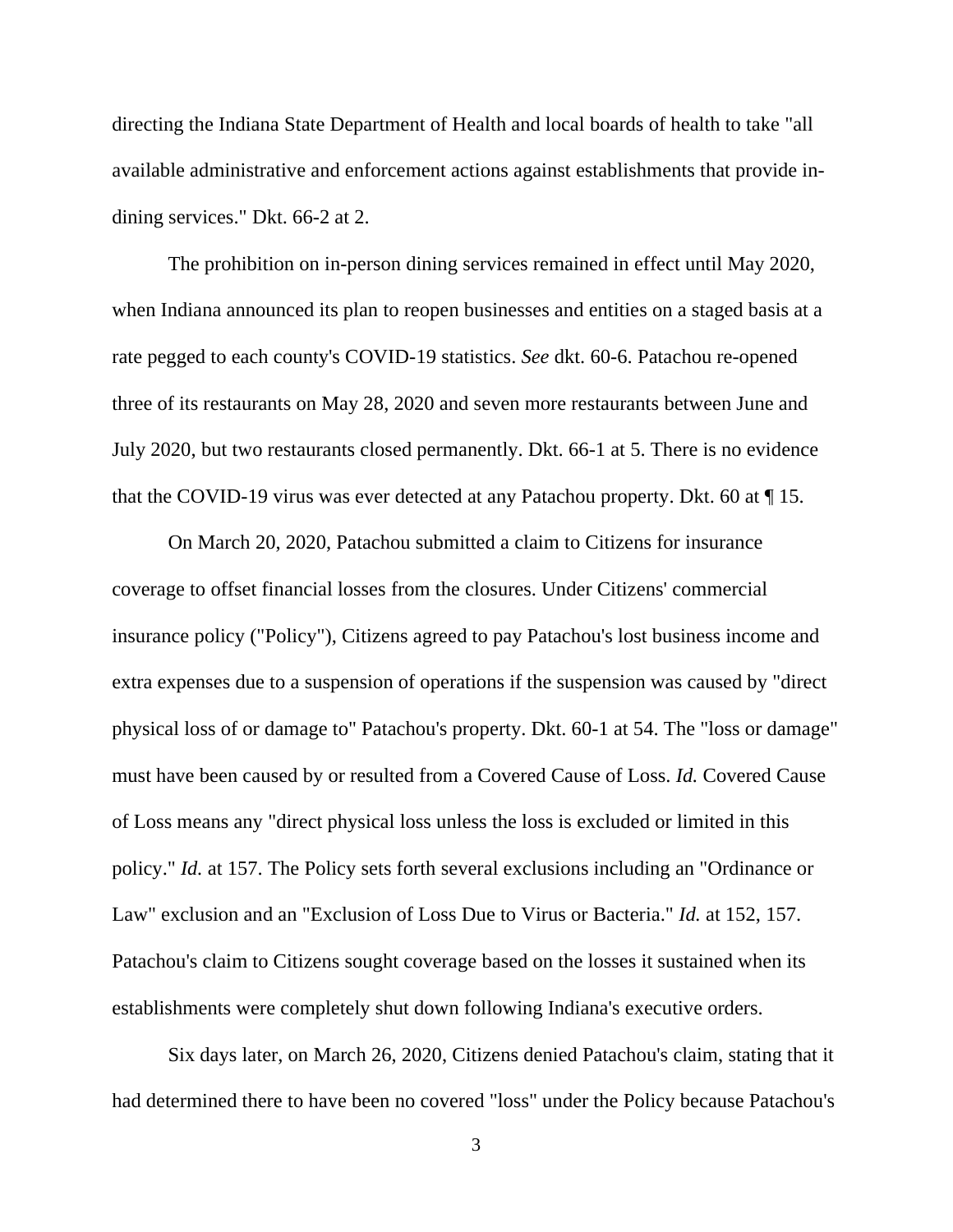restaurants did not sustain any "direct physical damage" and, alternatively, that the Policy's virus exclusion barred coverage even if Patachou could show that it suffered a covered loss. *See* dkt. 60-10 at 1–3. On April 17, 2020, Plaintiffs initiated this declaratory judgment lawsuit in Marion Superior Court seeking a ruling that, under the terms of the insurance policy, Patachou's losses constituted an actual loss of business income due to a necessary suspension of its operations, that the suspension had been caused by "direct 'loss' to property," and the "loss" had been caused by or resulted from a "Covered Cause of Loss." Dkt. 6 at 8. Defendant timely removed this action to our court on May 20, 2020, asserting diversity jurisdiction under 28 U.S.C. § 1332(a). Dkt. 1.

#### **Legal Analysis**

To reiterate, three motions are at issue here. Because a ruling on Citizens' motion to strike affects the facts at issue in the parties' summary judgment motions, we shall first address the motion to strike and then address the summary judgment motions.

#### **I. Motion to Strike Plaintiffs' Cross-Motion for Partial Summary Judgment**

Citizens has moved to strike Patachou's Cross-Motion for Summary Judgment based on its untimely filing pursuant to the Court's scheduling deadline. For the following reasons, we shall GRANT Citizens' Motion to Strike. Dkt. 75.

The July 29, 2020, Case Management Plan ("CMP") imposed deadlines for discovery and the filing of dispositive motions. The CMP designated May 20, 2021 as the deadline for filing dispositive motions, noting the parties' belief that summary judgment would likely resolve this insurance-coverage dispute. Dkt. 23 at 5. On May 18, 2021, the Court granted a joint motion to extend the dispositive motion deadline due to ongoing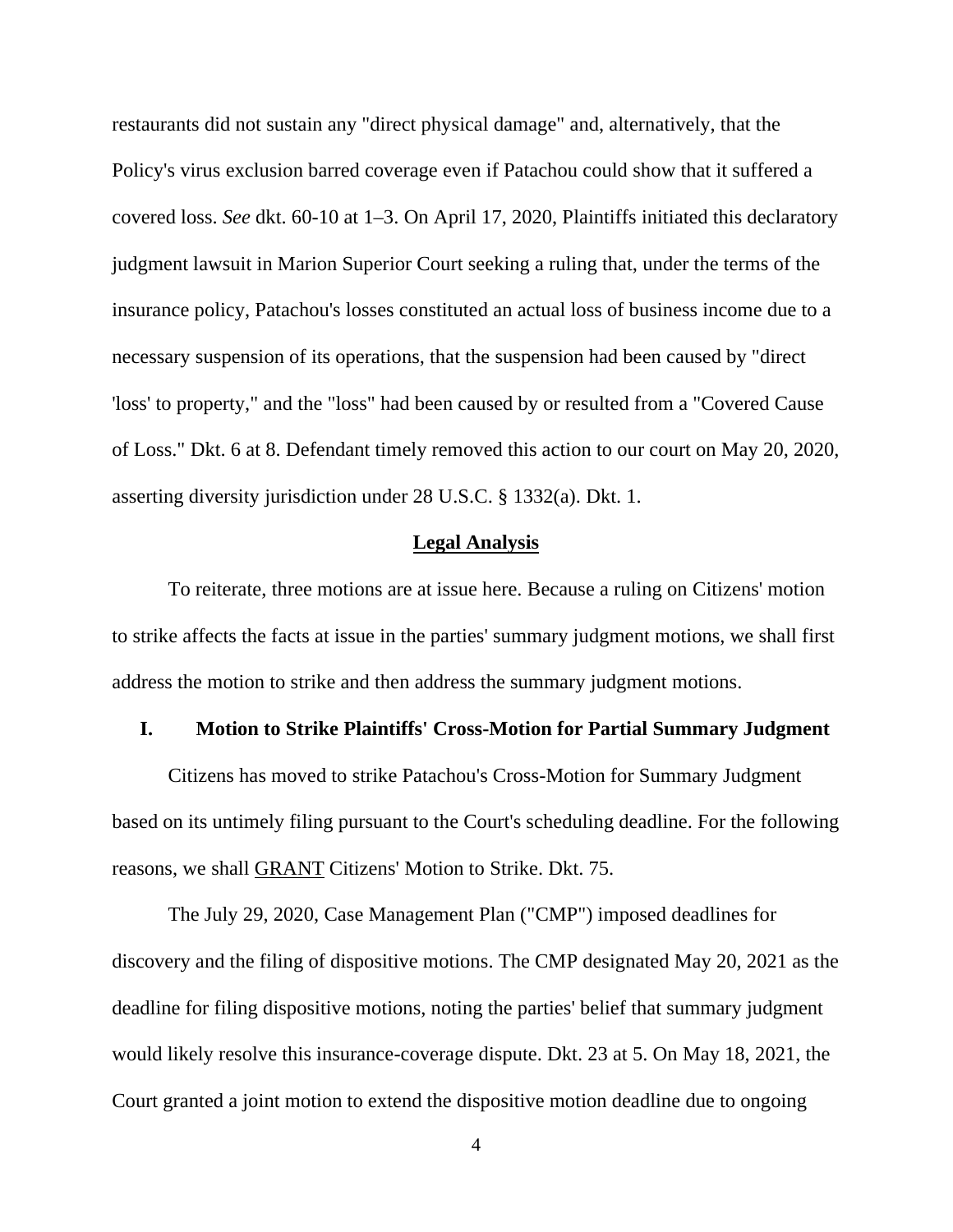discovery. Dkt. 48. Patachou subsequently sought a second extension of time to file a dispositive motion, [Dkt. 53], which the Court granted. The deadline was thus to July 30, 2021. Dkt. 55.

Citizens timely filed its motion for summary judgment in response to which Patachou sought another extension of time to respond, which the Court again granted. *See* Dkt. 61; Dkt. 64; Dkt. 68. Patachou's motion for an extension of time made no mention of its intent to file (or seek to file) an untimely cross-motion for summary judgment. Dkt. 64. Nevertheless, on August 30, 2021, thirty-one days after the dispositive motion deadline, Patachou filed a cross-motion for summary judgment contemporaneous with its brief in response to Citizens' motion for summary judgment. Dkt. 70; Dkt. 71.

Patachou maintains that despite the lateness of its cross-motion, it should be permitted because its untimeliness did not prejudice Citizens and would reduce the difficulty of the legal analysis both for Citizens and the Court by eliminating the necessity of filing two additional briefs, which would have resulted had both sides filed their respective motions by the designated deadline. Patachou describes its cross-motion as being limited in both purpose and substance, and essentially "identical" to a response to Defendant's summary judgment motion, "save for a couple extra lines of text in a footnote and a few stray references." Dkt. 76 at 1–2. No "new" issues, it says, were raised in its cross-motion, as each issue raised "supports both Patachou's opposition and its cross-motion—in the exact same manner." *Id.* at 2 (emphasis in original).

Citizens responds that Patachou's cross-motion for summary judgment should be stricken because it is plainly too late and is, in fact, prejudicial to Citizens interests.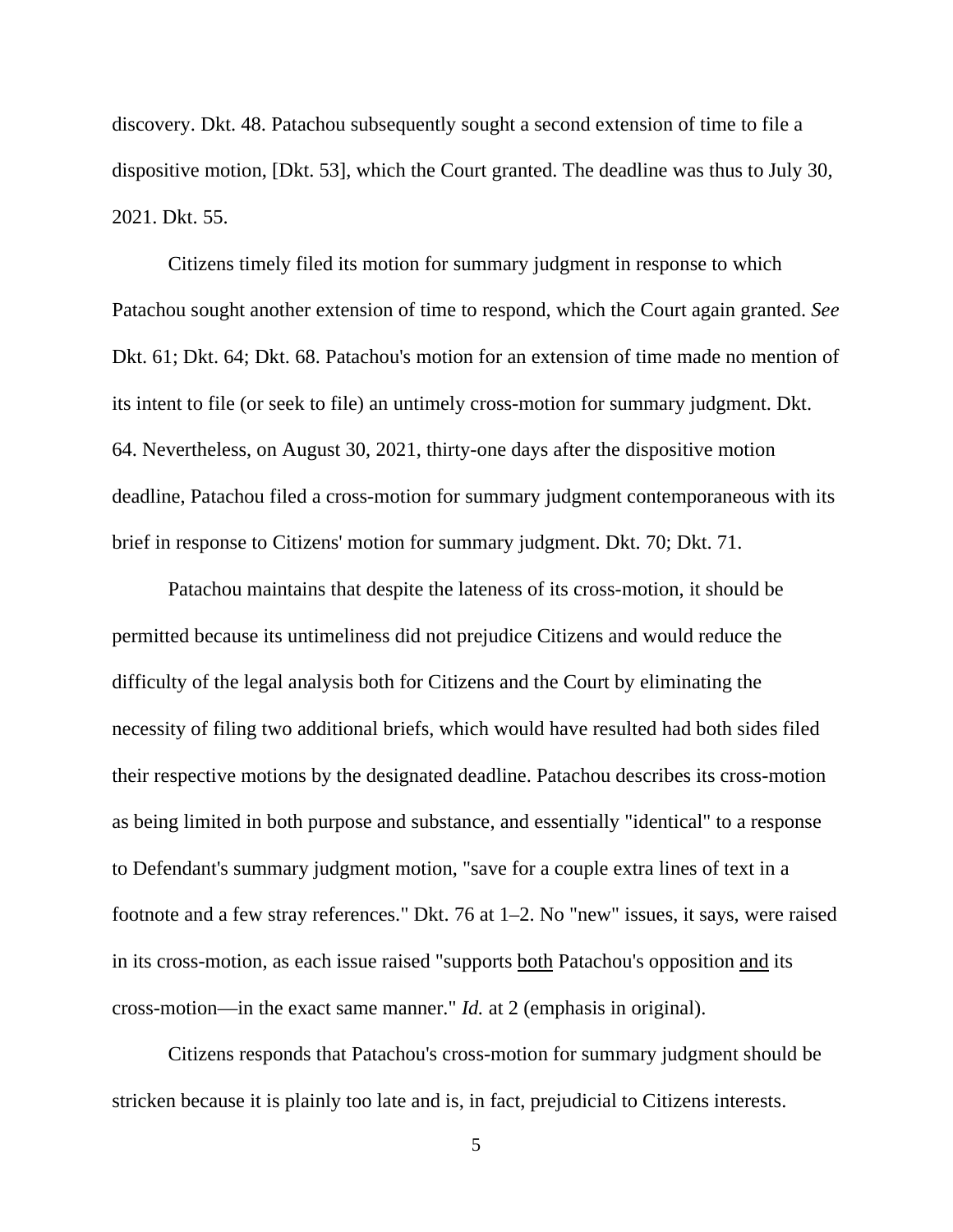Citizens reports that Patachou's counsel had previously attempted to obtain Citizens' agreement to a dispositive motion schedule that would have required Citizens to file its motion before Patachou's, thus providing Patachou the opportunity for the "last word." Dkt. 75-1. Citizens did not agree to modify the Court-ordered CMP schedule, confirming instead with opposing counsel that the parties should file their respective motions by the CMP's dispositive motion deadline. *Id.* In submitting their cross-motion following a twice-extended deadline, Citizens argues that Patachou is attempting to unilaterally impose its preferred schedule on Citizens and the Court. *See id.*

Rule 56(f) of the Federal Rules of Civil Procedure provides that the Court may, on its own motion, "(1) grant summary judgment for a nonmovant; [or] (2) grant the motion on grounds not raised by a party." Patachou relies on Rule 56(f) and a prior ruling from this court, *Society Insurance v. Jiffy Mini Marts, Inc.*, to support its claim that its untimely filing will not prejudice Citizens because the court is authorized when appropriate to enter summary judgment in its favor even without the filing of a crossmotion. No. 2:08-cv-0203, 2011 U.S. Dist. LEXIS 169821 (S.D. Ind. May 24, 2011) (denying insurer's motion to strike untimely cross-motion when new issues were not raised, where Plaintiff had not habitually missed court deadlines). Patachou maintains that the purpose behind the filing of its cross-motion was to "create a clean record and streamline briefing for the Court," arguing that its "four-brief" procedure is "far superior" to the "six-brief quagmire that Citizens proposes," so "it is hard to see any basis for Citizens' outrage." Dkt. 76 at 4–5.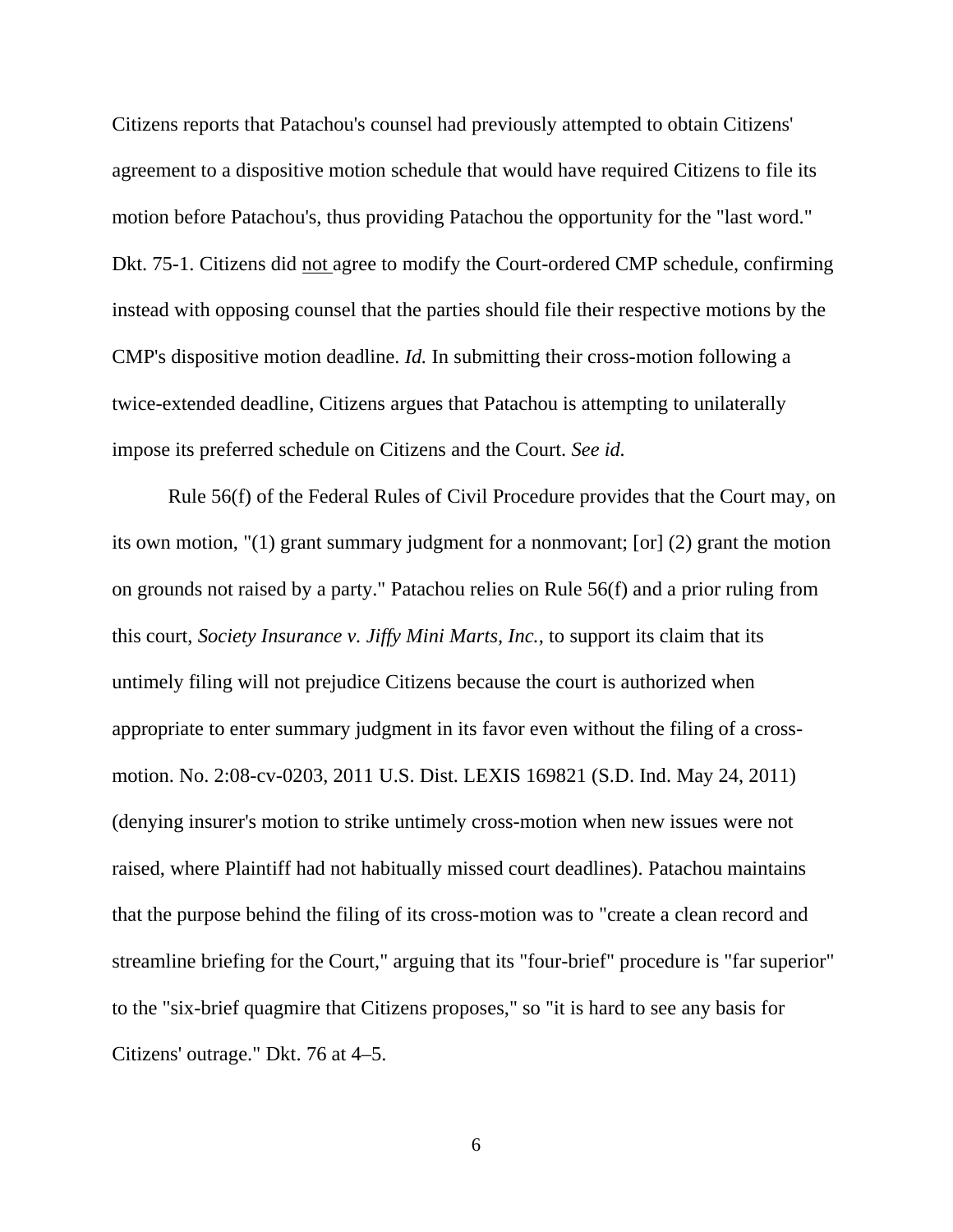We regard these arguments by Patachou as misleading and a bit disingenuous in light of the procedural history between the parties and with the Court. As Citizens correctly observes, "[c]ourts do not enter deadlines for no reason." Dkt. 77 at 1. Here, Rule 56(f), F.R Civ. P., rather than authorizing Patachou's self-designed schedule, actually supports the entry of an order to strike Patachou's untimely cross-motion, since a cross-motion is not required, and in any event, Patachou has not provided any persuasive reason to excuse its untimeliness. As our late colleague, Judge McKinney, stated in *Society Insurance*, "The Court has wide discretion in deciding whether to consider an untimely motion for summary judgment." *Soc'y Insurance*, 2011 U.S. Dist. LEXIS 169821, at \*3. Patachou would likely have been on firmer procedural footing here if it had sought an extension of time or sought leave to file a cross-motion after the deadline passed or otherwise explained its tardiness. *See Patton v. MFS/Sun Life Financial Distributors, Inc.*, No. 1:04-cv-01335, 2005 WL 6115328, at \*1 (S.D. Ind. Nov. 8, 2005) (granting motion to strike cross-motion filed forty-two days after the dispositive motion deadline when plaintiff failed to seek an extension or leave to file the untimely motion); *Wyatt v. Michelin N. Am., Inc.*, No. 1:02-CV-234, 2003 WL 21918710 (N.D. Ind. July 16, 2003) (granting a motion to strike filed four weeks after the dispositive motion deadline). Alas, Patachou chose simply to plow ahead with its ad hoc submission(s) and hope for the best.

Being duly advised, we find both unjustified delay and significant prejudice to Citizens if the motion is not stricken Thus, we GRANT Defendant's Motion to Strike Plaintiffs' Cross Motion for Summary Judgment. The arguments presented in Plaintiffs'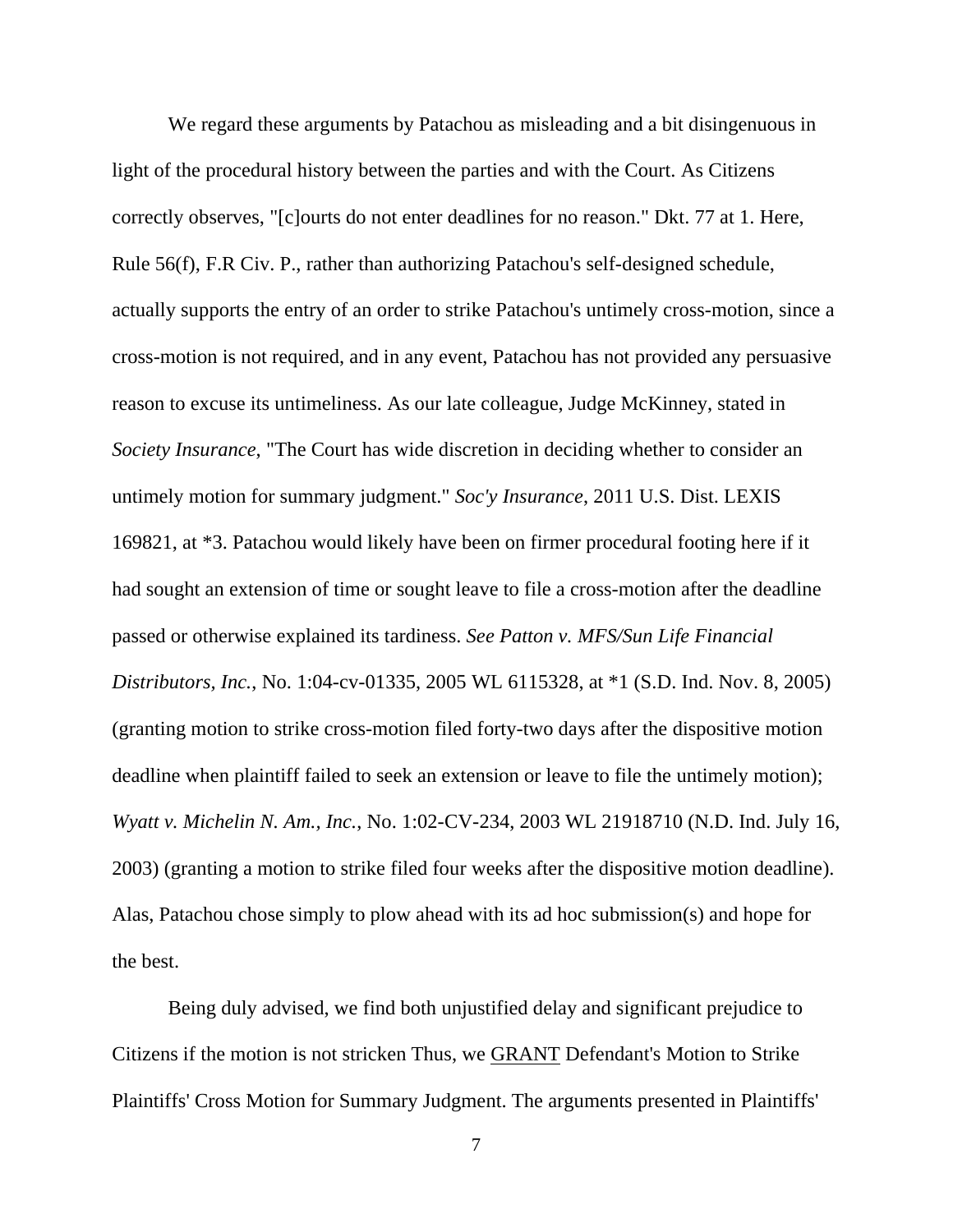briefing fashioned as support for its cross-motion will not be considered. As Patachou itself has stated, however, its brief in support of its cross-motion is substantively identical to any response it would have filed to Defendant's motion for summary judgment. *See* dkt. 76 at 1–2. Therefore, Plaintiffs' brief will be deemed a response to Citizens' Motion for Summary Judgment. We shall disregard any text or references pertaining to Plaintiffs' cross-motion in our analysis.

#### **II. Summary Judgment Analysis**

## **A. Standard of Review**

Summary judgment is appropriate where there are no genuine disputes of material fact and the movant is entitled to judgment as a matter of law. Fed. R. Civ. P. 56(a); *Celotex Corp. v. Catrett*, 477 U.S. 317, 322–23 (1986). A court must grant a motion for summary judgment if it appears that no reasonable trier of fact could find in favor of the nonmovant on the basis of the designated admissible evidence. *Anderson v. Liberty Lobby, Inc.*, 477 U.S. 242, 247–48 (1986). We neither weigh the evidence nor evaluate the credibility of witnesses, *id.* at 255, but view the facts and the reasonable inferences flowing from them in the light most favorable to the nonmovant. *McConnell v. McKillip*, 573 F. Supp. 2d 1090, 1097 (S.D. Ind. 2008).

## **B. Applicable Law**

Federal jurisdiction in the case at bar is based on diversity of citizenship, the resolution of which, as the parties agree, invokes principles of Indiana law. Dkt. 62 at 5; Dkt. 71 at 9. Under Indiana law, the interpretation of the provisions of an insurance contract raises questions of law to be determined by a court. *Buckeye State Mut. Ins. Co.* 

<sup>8</sup>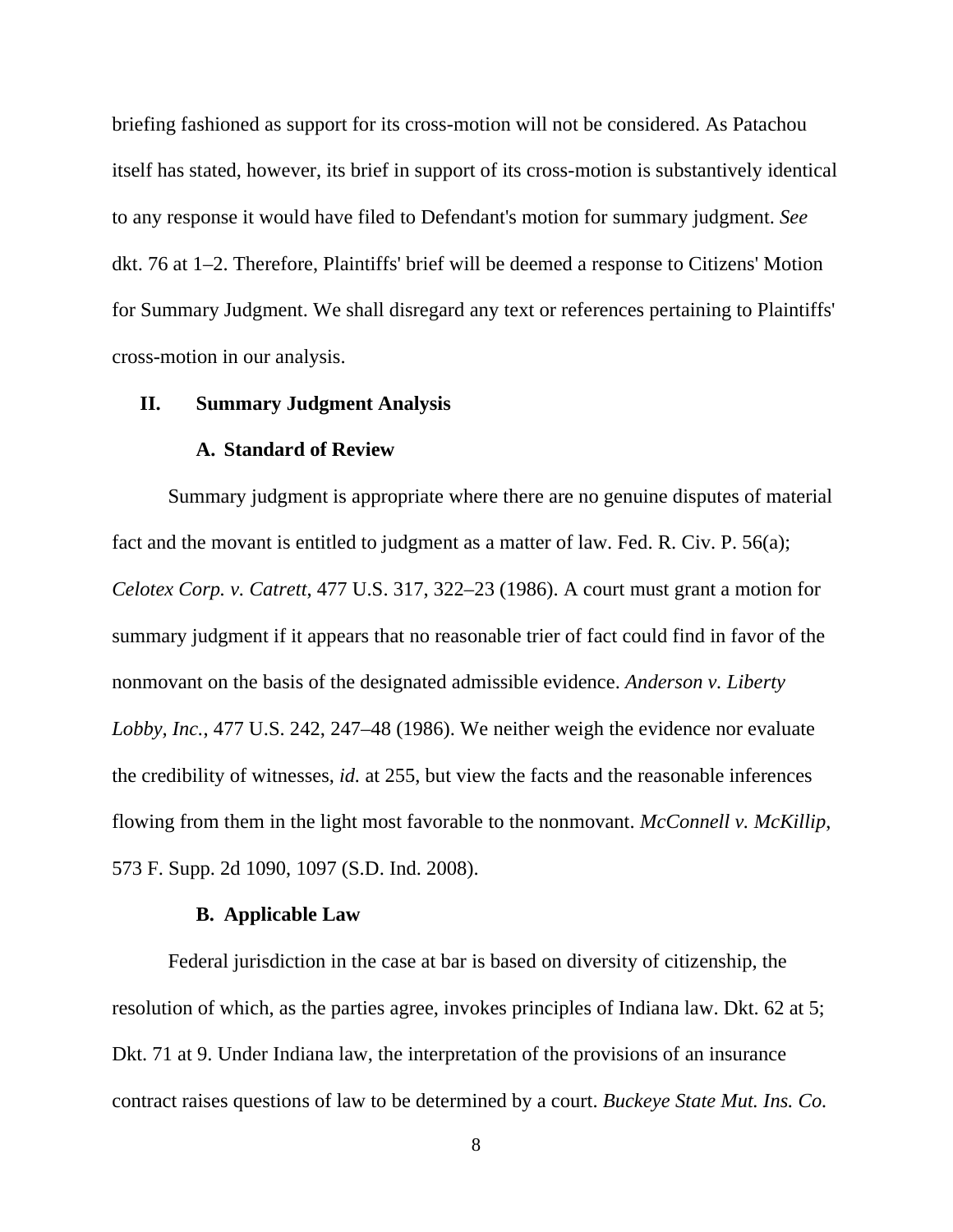*v. Carfield*, 914 N.E.2d 315, 318 (Ind. Ct. App. 2009) (citing *Briles v. Wausau Ins. Co.*, 858 N.E.2d 208, 213 (Ind. Ct. App. 2006)). When interpreting an insurance policy, the court must "ascertain and enforce the parties' intent as manifested in the insurance contract" *Id.,* based on the policy as a whole in light of all the terms of the contract, not simply individual words, phrases, or paragraphs. *Briles*, 858 N.E.2d at 213. A court must also accept an interpretation of the contract language that harmonizes the various provisions, rather than embracing conflicting versions of those provisions. *Id.* As such, a court "should construe the language of a contract so as not to render any words, phrases, or terms ineffective or meaningless." *Mahan v. Am. Standard Ins. Co.*, 862 N.E.2d 669, 676 (Ind. Ct. App. 2007).

# **C. Policy Provisions**

Patachou asserts that its losses are covered under the Policy's Business Income and

Extra Expense. These provisions provide, in relevant part, that:

(1) **Business Income:** We will pay for the actual loss of Business Income you sustain due to the necessary "suspension" of your "operations" during the "period of restoration". The "suspension" must be caused by **direct physical loss of or damage to property** at premises which are described in the Declarations. The loss or damage must be caused by or result from a Covered Cause of Loss.

. . .

## (2) **Extra Expense:**

a. Extra Expense coverage is provided at the premises . . . only if . . . Business Income coverage applies at that premises.

b. Extra Expense means necessary expenses you incur during the "period of restoration" that you would not have incurred if there had been no **direct physical loss or damage to property** caused by or resulting from a Covered Cause of Loss.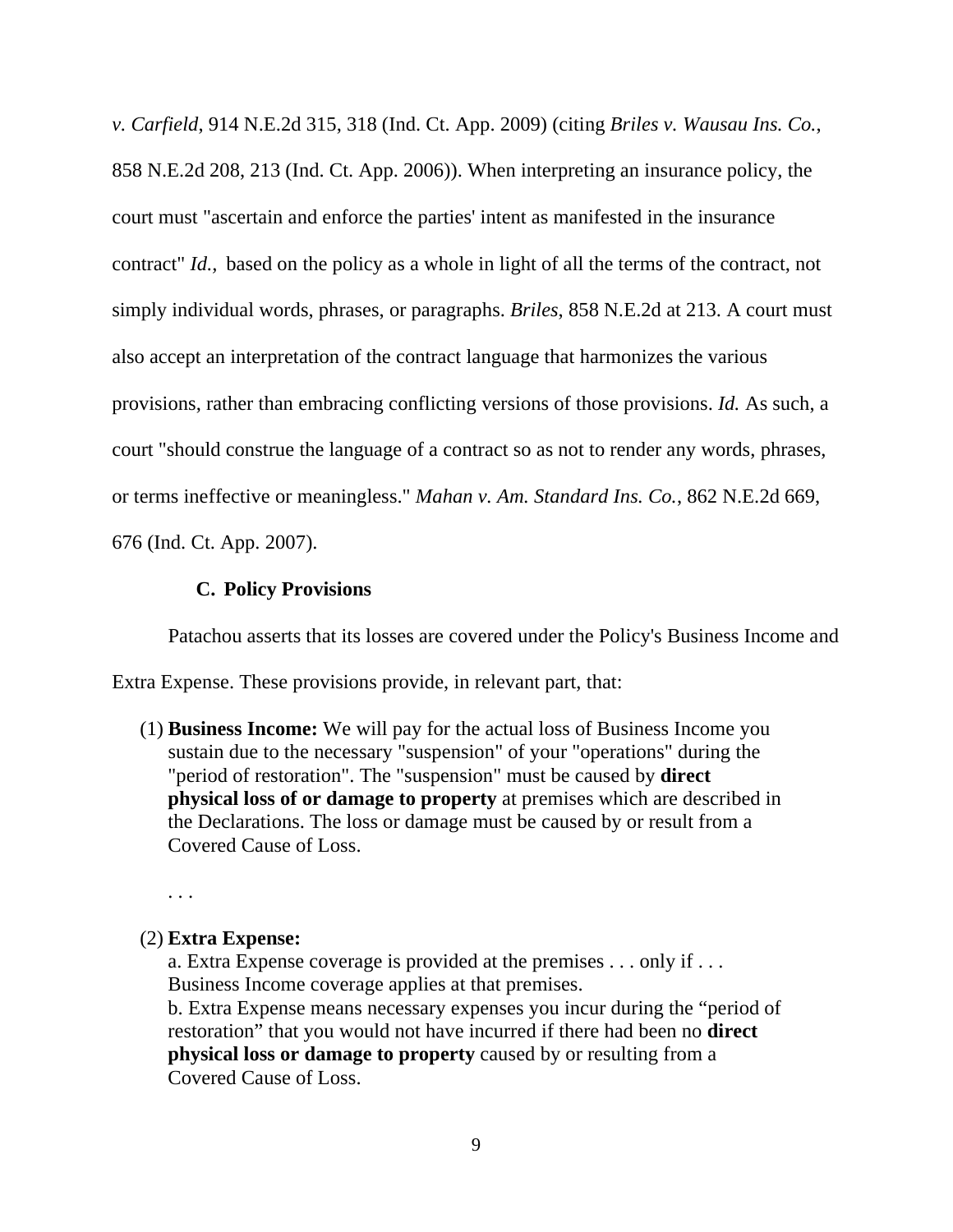Dkt. 60-1 at 54 (emphasis added).

Lost business income and extra expenses are paid only during the "period of restoration" which begins "72 hours after the time of direct physical loss or damage for Business Income coverage" or "[i]mmediately after the time of direct physical loss or damage for Extra Expense coverage" and ends either when the insured property "should be repaired, rebuilt or replaced with reasonable speed" or when "business is resumed at a new permanent location," whichever comes first. *Id.* at 59.

The Policy further provides that "Covered Causes of Loss means direct physical loss *unless the loss is excluded or limited* in this policy." *Id.* at 157 (emphasis added). As such, the Policy is an "all-risk" policy requiring that "an insured must prove that it suffered a covered loss before the burden shifts to the insurer to show an exclusion." *Ports of Ind. v. Lexington Ins. Co.*, No. 1:09-cv-0854, 2011 WL 5523419, at \*9 (S.D. Ind. Nov. 14, 2011); *see also RAP Indy, LLC v. Zurich Am. Ins. Co.*, No. 1:19-cv-04657, 2021 WL 2416740, at  $*2$  (S.D. Ind. June 14, 2021) (applying Indiana law and holding that the insured has the initial burden of showing the existence of a loss under an "all-risk" policy before the burden shifts to the insurer). Therefore, Patachou's claim for coverage requires it first to prove that it has suffered "direct physical loss" before the burden shifts to Citizens to show that one or more of the Policy exclusions applies to bar coverage. *See*  Dkt. 60-1 at 54.

#### **D. Coverage**

The parties' coverage dispute begins with the issue of whether Patachou has suffered any "direct physical loss of . . . property." We note that the Indiana appellate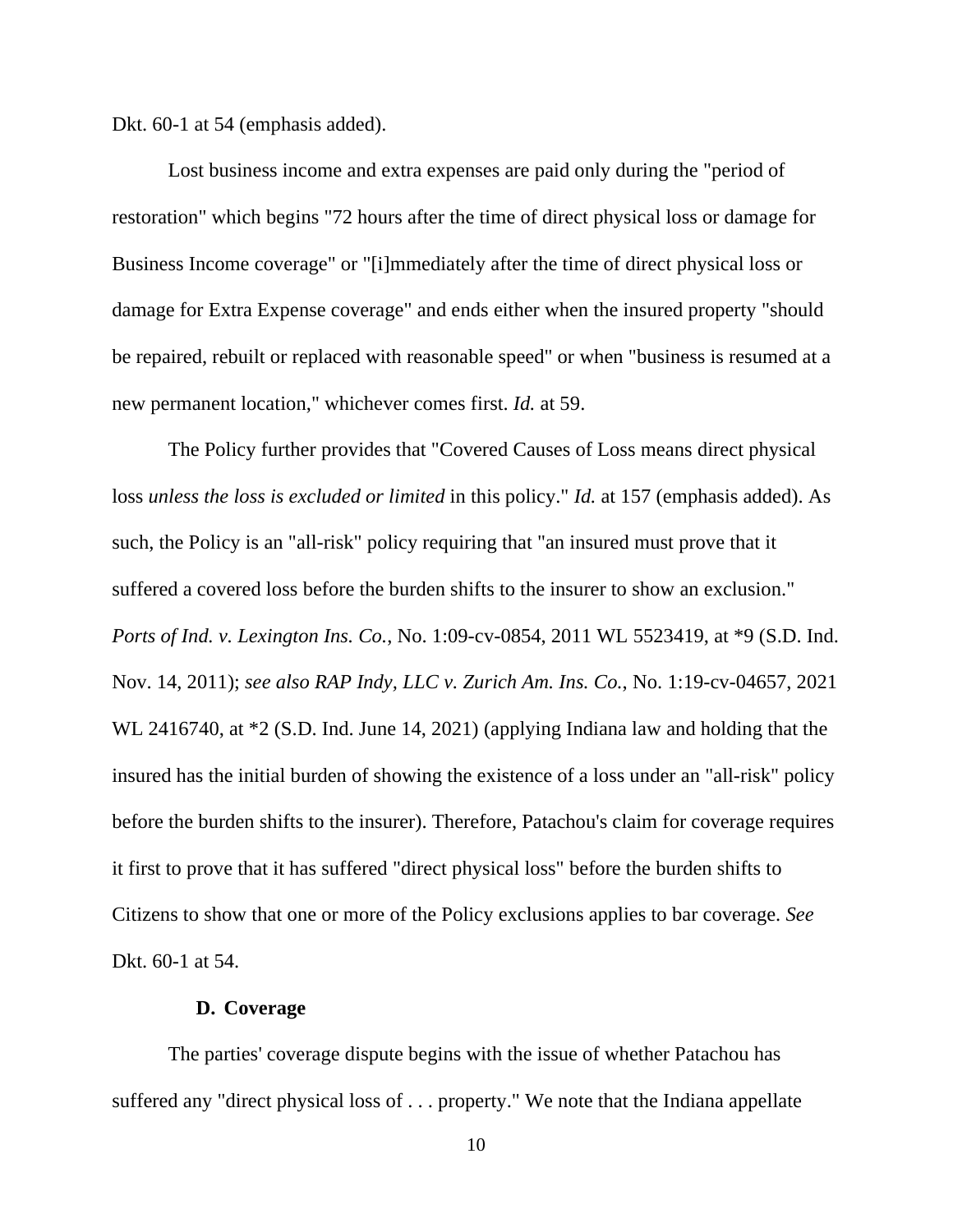courts have not yet considered whether economic losses stemming from COVID-19 governmental shutdowns constitute "direct physical loss of . . . property" sufficient to establish coverage under a commercial insurance policy. When a state's highest court has not ruled on an issue, our court "must apply Indiana law by doing [its] best to predict how the Indiana Supreme Court would decide" the issue. *Webber v. Butner*, 923 F.3d 479, 482 (7th Cir. 2019); *see also Frye v. Auto-Owners Ins. Co.*, 845 F.3d 782, 786 (7th Cir. 2017). When a dispute arises over the meaning of insurance policy terms, as it has here, "Indiana courts afford clear and unambiguous policy language its plain, ordinary meaning." *Erie Indem. Co. for Subscribers at Erie Ins. Exch. v. Est. of Harris by Harris*, 99 N.E.3d 625, 630 (Ind. 2018) (citation omitted). But, "[w]here there is ambiguity, insurance policies are construed strictly against the insurer, and the policy language is viewed from the standpoint of the insured." *State Farm Mut. Auto. Ins. Co. v. Jakubowicz*, 56 N.E.3d 617, 619 (Ind. 2016).

The Policy includes no explicit definition of the phrase "direct physical loss of ... property" *see* dkt. 60-1, but the absence of such a provision does not necessarily create an ambiguity. *see Erie*, 99 N.E.3d at 630 ("[F]ailing to define a policy term merely means it has no exclusive special meaning, and the courts can interpret it."). Further, the existence of a disagreement among courts interpreting a specific insurance policy provision is not enough, by itself, to conclude that a particular clause is ambiguous. *See Allgood v. Meridian Sec. Ins. Co.*, 836 N.E.2d 243, 248 (Ind. 2005) (holding insurance policy unambiguous despite disagreement between jurisdictions); *Circle Block Partners, LLC v. Fireman's Fund Ins. Co.*, No. 1:20-cv-02512, 2021 WL 3187521, at \*5–6 (S.D. Ind. July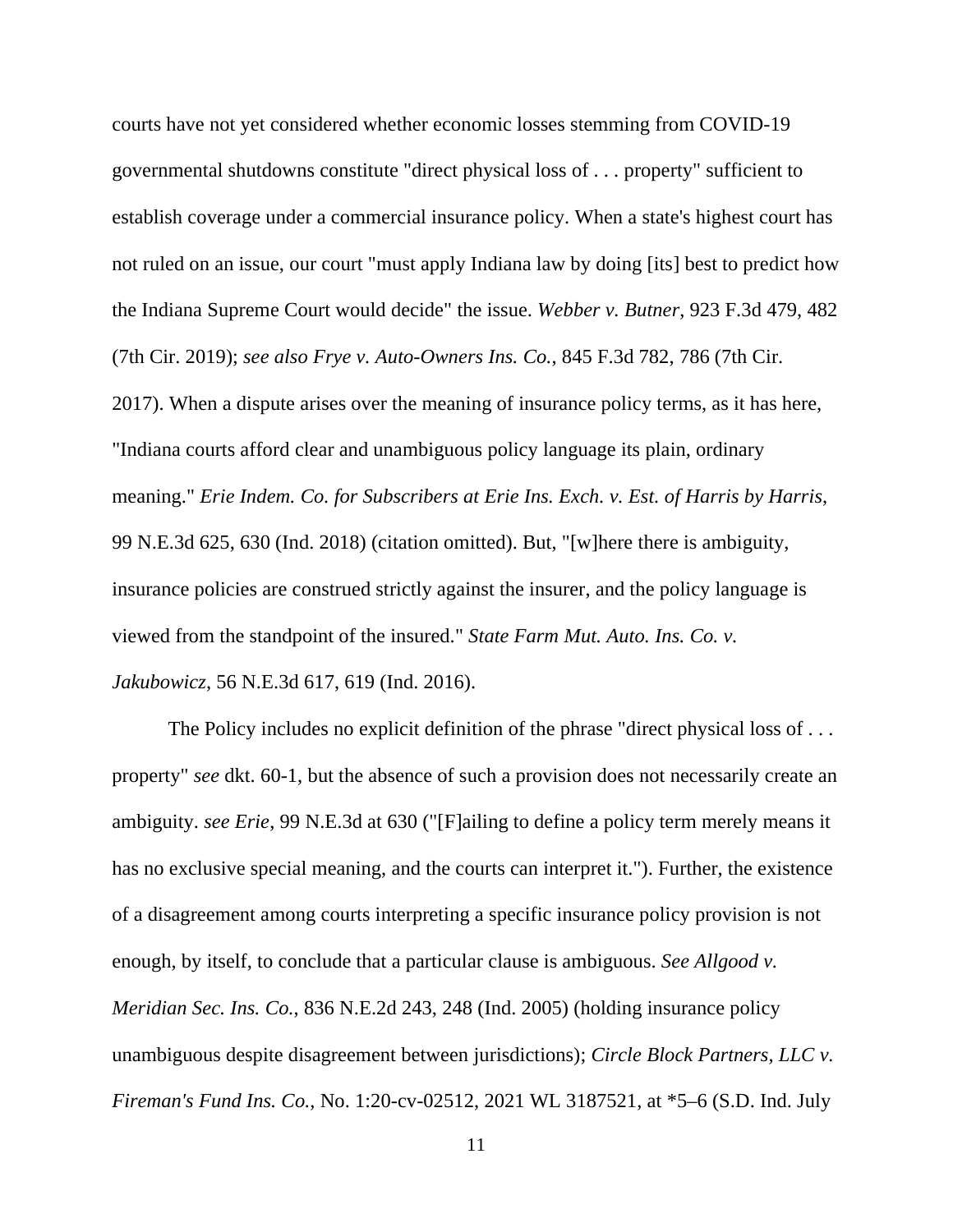27, 2021). Instead, a phrase or provision is "ambiguous only if it is susceptible to more than one reasonable interpretation." *G&G Oil Co. of Indiana v. Cont'l W. Ins. Co.*, 165 N.E.3d 82, 87 (Ind. 2021) (citations and emphasis omitted). In other words, the issue of contractual ambiguity turns on whether "reasonably intelligent policyholders could . . . legitimately disagree as to what the [phrase] means." *Id.* 

Patachou maintains that it suffered a "direct physical loss of" its property when the government's shut down orders forbade it from fully accessing and using its facilities for over two months. *See* dkt. 60-9. At the very least, therefore, the phrase "direct physical loss of . . . property" is ambiguous. Citing a series of federal and out-of-state state decisions, Patachou contends that "direct physical loss" has been subjected to a "spectrum of accepted interpretations" and is a concept (or phrase) that should be broadly construed to encompass property that is "uninhabitable, inaccessible, or dangerous to use because of intangible, or non-structural, sources." Dkt. 71 at 12–15 (quoting *Elegant Massage LLC v. State Farm Mut. Auto. Ins. Co.*, 2020 U.S. Dist. LEXIS 231935, at \*22, \*27 (E.D. Va. Dec. 9, 2020)). Due to Indiana's governmental orders, Patachou's business establishments were deemed uninhabitable and inaccessible for in-person dining, which constituted a "direct physical loss." Alternatively, Patachou argues, given the "spectrum of interpretations" of the phrase, its interpretation deserves adoption and enforcement here because it is reasonable. *See Everett Cash Mut. Ins. Co. v. Taylor*, 926 N.E.2d 1008, 1014 (Ind. 2010) ("A reasonable construction that supports the policyholders' position must be enforced as a matter of law.").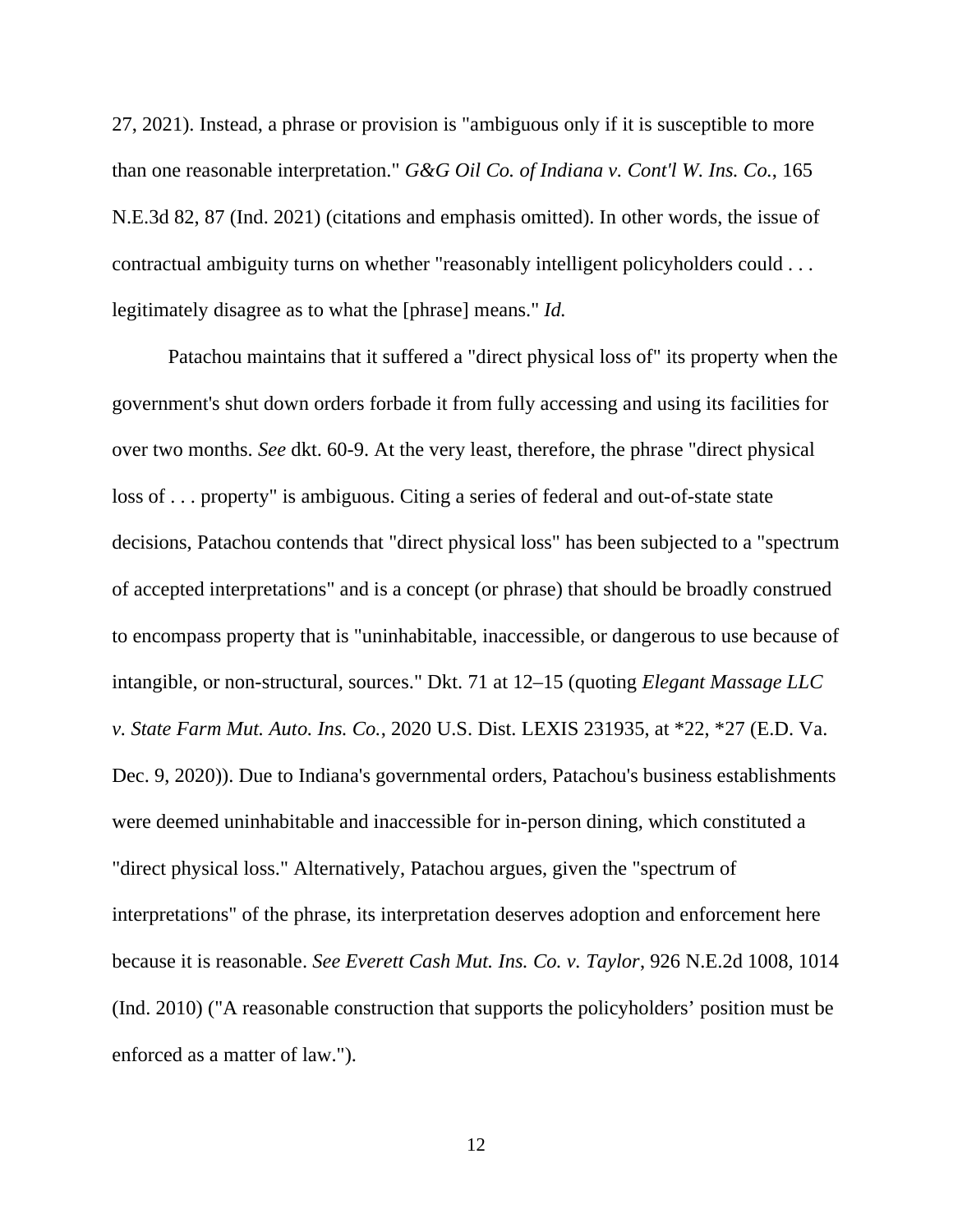Citizens responds that Indiana trial courts who have analyzed this Policy's operative language have unanimously ruled that economic losses stemming from pandemic-related governmental orders do not constitute "physical loss." The governmental orders issued by Indiana permitted restaurant establishments to provide carryout, take-out, delivery, and drive-through services. Thus, Patachou cannot establish any actual, demonstratable harm to its properties or that the governmental executive orders prohibited "all access" to its establishments; if Patachou chose to close its restaurants completely, it did so voluntarily. The clear and unambiguous language of the Policy, says Citizens, covers the Plaintiffs' property against direct physical loss or damage; because Patachou's property remained in the same "physical" condition that it was in prior to any COVID-19 related executive orders, Patachou cannot be deemed to have suffered a covered loss under the Policy.

We share Defendant's view that Patachou has failed to establish a "direct physical loss of . . . property" warranting coverage under the Policy. Courts addressing this issue under Indiana law have, indeed, been unanimous in their conclusion that economic losses prompted by or resulting from COVID-19 government shutdowns and restrictions do not constitute a "direct physical loss." *Circle Block Partners, LLC*, 2021 WL 3187521, at \*4 (S.D. Ind. July 27, 2021) (finding that "'direct physical loss' to property requires a harmful alteration in the appearance, shape, color, composition, or other material dimension of the property"); *Georgetown Dental, LLC v. Cincinnati Ins. Co.*, No. 1:21 cv-00383, 2021 WL 1967180, at \*7 (S.D. Ind. May 17, 2021) (holding that insurance policy's coverage requirement of "'physical loss' or 'physical damage' must be actual and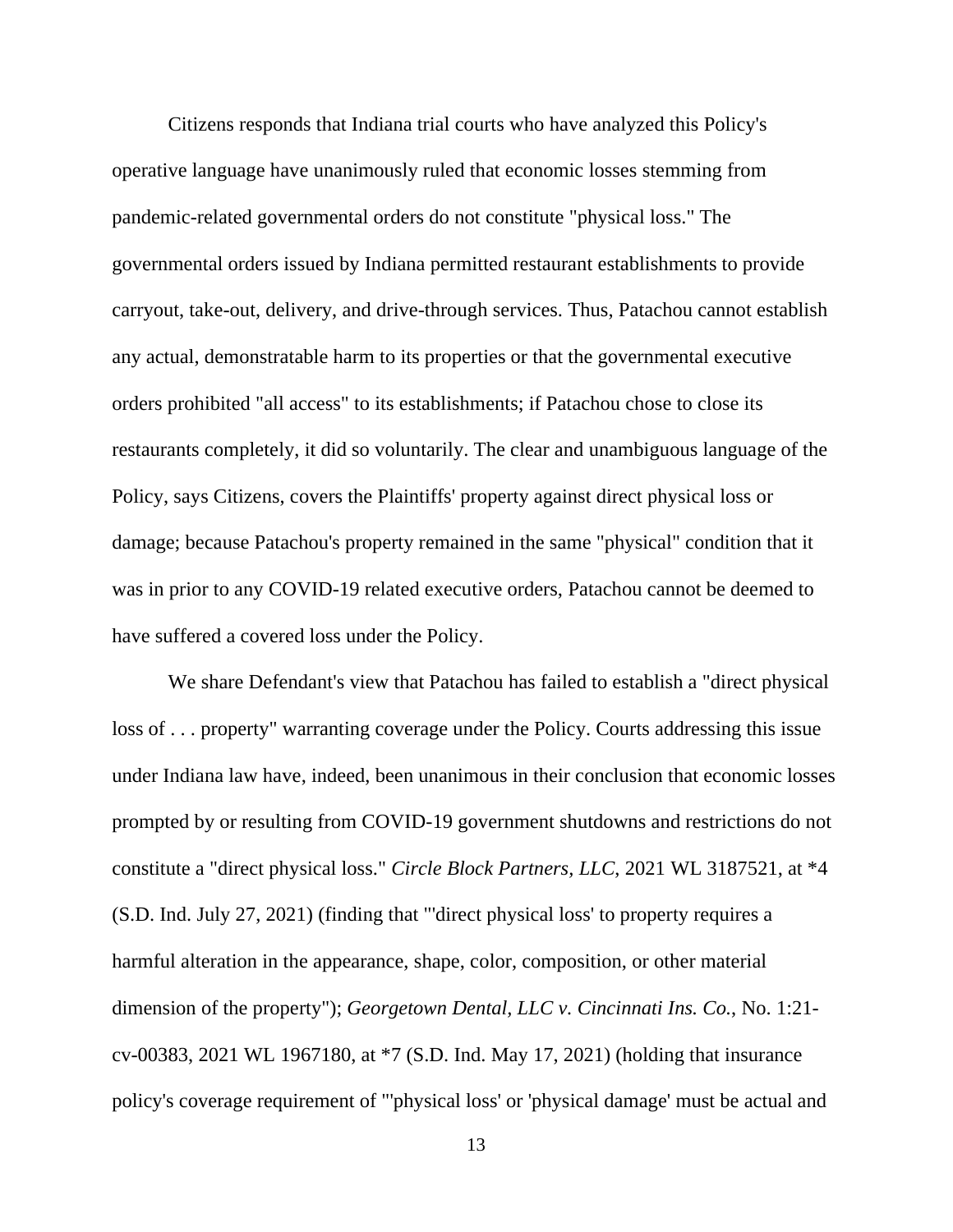demonstrable harm"); *Indiana Repertory Theatre v. Cincinnati Ins. Co.*, No. 49D01- 2004-PL-013137, 2021 WL 5312179, at \*11 (Ind. Super. Ct. Mar. 12, 2021) ("If loss of use alone qualified as direct physical loss to property, then the term 'physical' would have no meaning."); *MHG Hotels, LLC v. Emcasco Ins. Co., Inc.*, No. 1:20-cv-01620, 2021 WL 4472701, at \*5 (S.D. Ind. Mar. 8, 2021) (interpreting policy's coverage of "direct physical loss" to mean "a loss that requires the insured to repair, rebuild, or replace property that has been tangibly, physically altered – not the insured's loss of use of that property").

We find persuasive the logic explicated in these opinions. It incorporates a cogent analysis of factually similar situations compared to our case. Patachou attempts to distinguish these holdings on the basis of ultimately insubstantial differences of language, to wit, that "direct physical loss of" property (the language of the Policy before us) materially differs from "direct physical loss to" property (the policy language in other recently issued COVID-19 insurance decisions) because the words "to" and "of" are not linguistically interchangeable. Dkt. 71 at 22. We regard this distinction as being without a difference, and in any event, it is not a distinction that has been recognized as controlling by other courts interpreting Indiana law. Indiana courts have analyzed "direct physical loss of or damage to property" (*MHG Hotels*), "direct physical loss or damage to property" (*Indiana Repertory Theatre* and *Circle Block*), and "accidental physical loss or accidental physical damage" (*Georgetown Dental*) provisions, and, in each instance, held that demonstratable physical harm to property is what is contemplated and required.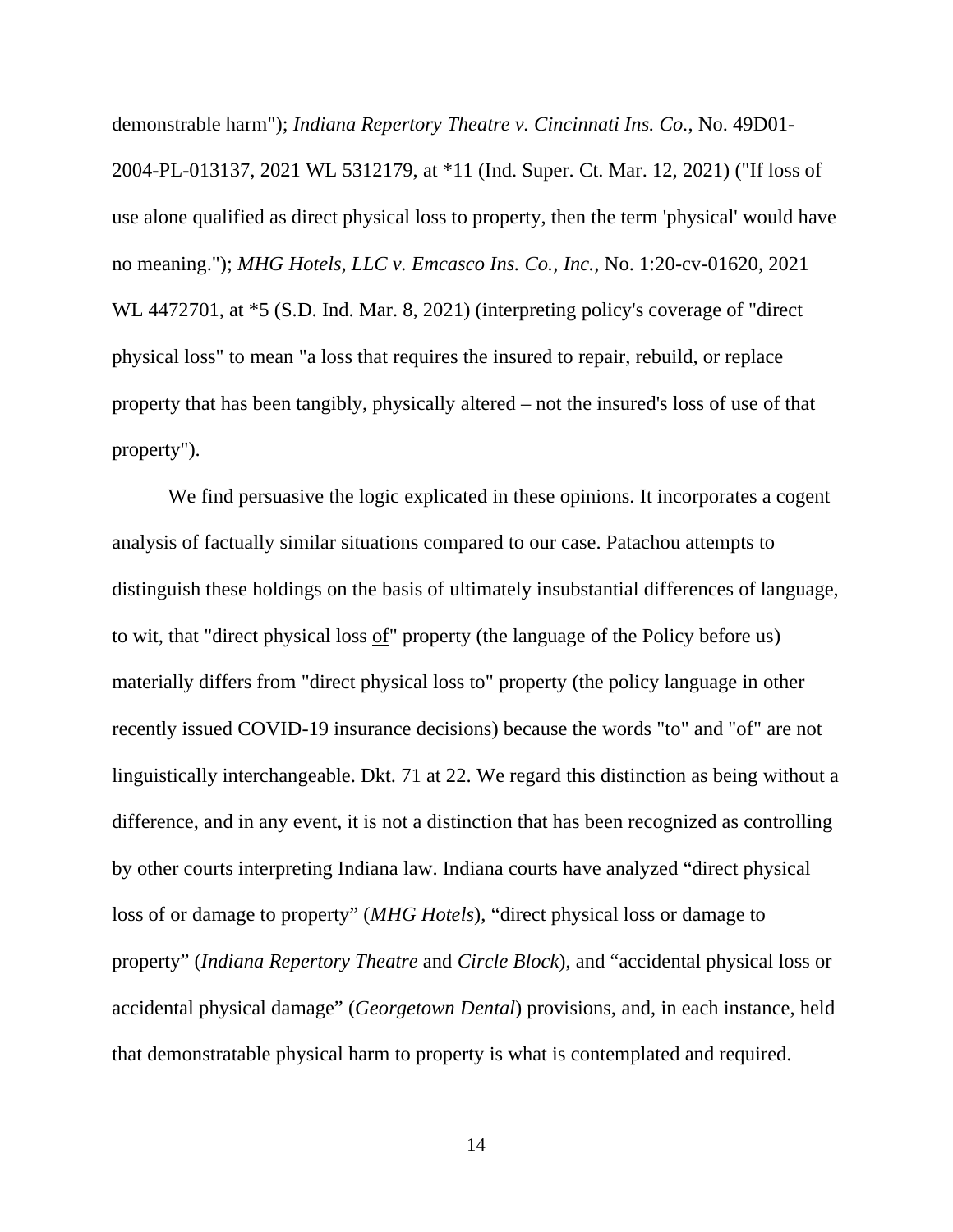The controlling provision in the Citizens' Policy is the phrase "direct physical loss," which unambiguously "requires a physical alteration to property." *Sandy Point Dental, P.C. v. Cincinnati Ins. Co.*, No. 21-1186, 2021 WL 5833525, at \*4 (7th Cir. Dec. 9, 2021); *see also Indiana Repertory Theatre*, 2021 WL 5312179, at \*11 ("[T]he Policy requires physical alteration to the premises to trigger the business income coverage."). The Seventh Circuit has recently joined the Sixth, Eighth, Ninth, and Eleventh Circuits<sup>[2](#page-14-0)</sup> in holding that claims for business losses attributable to COVID-19 governmental executive orders imposing requirements on businesses to close or dramatically scale back their respective operations, unaccompanied by any physical alteration to property, do not result in a "direct physical loss." *See Bradley Hotel Corp. v. Aspen Specialty Ins. Co.*, No. 21-1173, 2021 WL 5833486, at \*1 (7th Cir. Dec. 9, 2021); *Crescent Plaza Hotel Owner, L.P. v. Zurich Am. Ins. Co.*, No. 21-1316, 2021 WL 5833485, at \*1–2 (7th Cir. Dec. 9, 2021); *Sandy Point Dental, P.C.*, 2021 WL 5833525, at \*4. Although these recent Seventh Circuit opinions applied Illinois law, we find no basis on which to conclude that the interpretive principles under Illinois law do not apply equally to insurance contracts in Indiana. [3](#page-14-1)

<span id="page-14-0"></span><sup>2</sup> *See Santo's Italian Café, LLC v. Acuity Ins. Co.*, 15 F.4th 398, 402 (6th Cir. 2021); *Oral Surgeons, PC v. The Cincinnati Ins. Co.*, 2 F.4th 1141 (8th Cir. 2021); *Chattanooga Professional Baseball LLC v. National Casualty Company*, No. 20-17422, 2021 WL 4493920 (9th Cir. Oct. 1, 2021); *Mudpie, Inc., v. Travelers Casualty Ins. Co. of Am.*, 15 F.4th 885 (9th Cir. 2021); *Selane Products, Inc. v. Continental Casualty Company*, No. 21-55123, 2021 WL 4496471 (9th Cir. Oct. 1, 2021); *Gilreath Family & Cosmetic Dentistry, Inc. v. The Cincinnati Ins. Co.*, No. 21- 11046, 2021 WL 3870697 (11th Cir. Aug. 31, 2021).<br><sup>3</sup> "Under Illinois law, an insurance policy is to be construed as a whole, giving effect to every

<span id="page-14-1"></span>provision, if possible, because it must be assumed that every provision was intended to serve a purpose. If the words used in the policy are clear and unambiguous, they must be given their plain, ordinary, and popular meaning. Furthermore, [a] policy provision is not rendered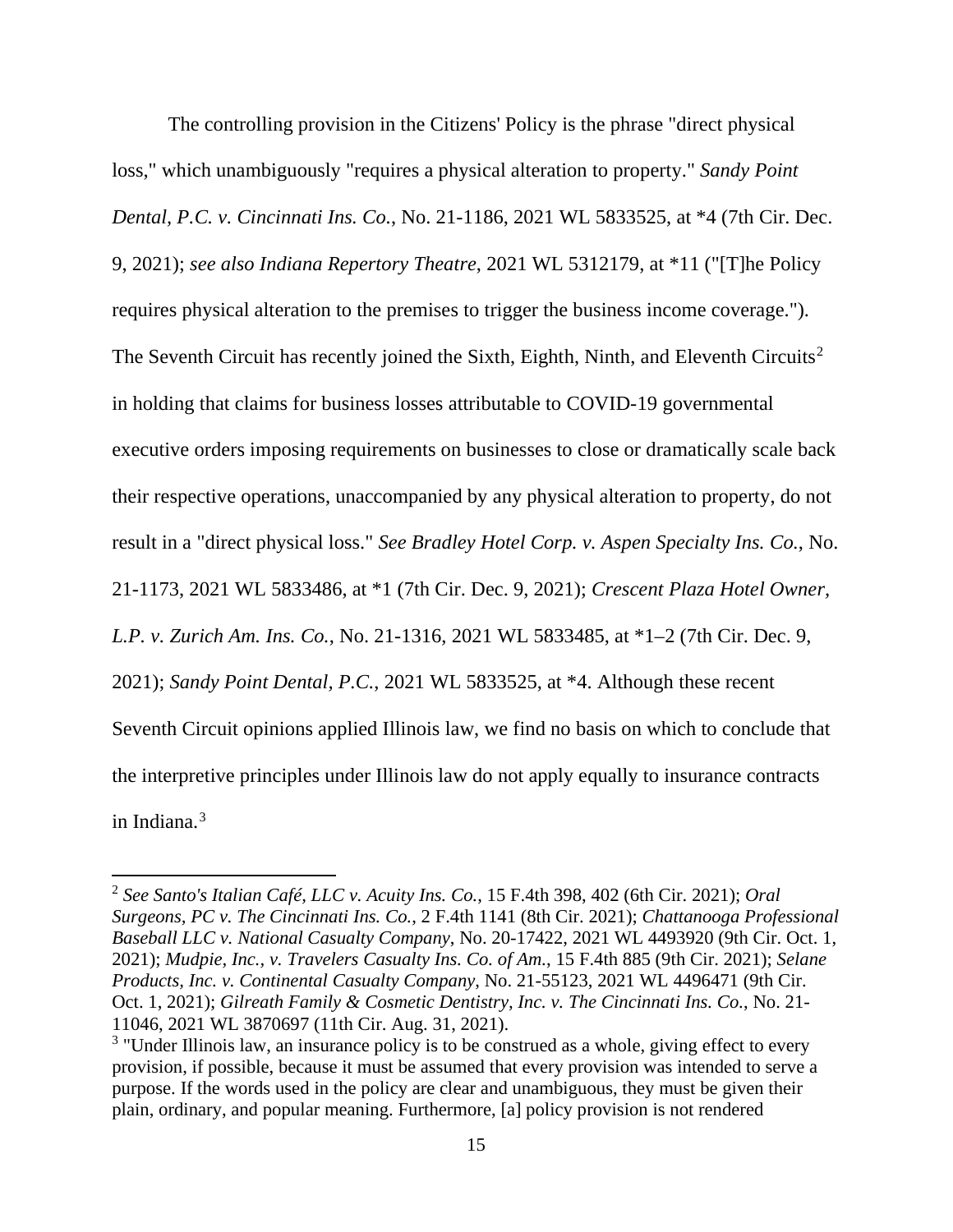In *Sandy Point Dental*, the Seventh Circuit recently addressed three consolidated claims by insured businesses, each seeking coverage for income losses sustained on account of state executive orders requiring them to close or dramatically scale back their respective operations. *Sandy Point Dental, P.C.*, 2021 WL 5833525, at \*1. The plaintiffs "were covered for income losses resulting from direct physical loss or direct physical damage to property." *Id.* at \*2. The appellate court rejected plaintiffs' common assertion that the phrase "direct physical loss" requires an expansive interpretation that encompasses not only physical alterations to property, but also loss of use. *Id.* at \*3. Noting that the phrase "direct physical" clearly modifies the word "loss," and that any other interpretation would remove from the analysis the term "physical," the Seventh Circuit held that "[w]hatever 'loss' means, it must be physical in nature." *Id.*

Textual clues "reinforce the conclusion that 'direct physical loss' requires a physical alteration to property," according to our court of appeals, including the policy's coverage for losses sustained during a "period of restoration," which incorporates the date by which the property "should be repaired, rebuilt, or replaced." *Id.* at \*4. There would be nothing to repair, rebuild, or replace in the absence of a physical alteration to property. *Id.* It was Patachou's preferred use of the premises, that is, as a fully operating business concern, that was effected, not its property as such, when operations were reduced to partial operations, and limited uses remained possible. The partial loss of use does not

ambiguous simply because the parties disagree as to its meaning. Rather, an ambiguity exists when the policy language is subject to more than one reasonable interpretation." *Sandy Point Dental, P.C. v. Cincinnati Ins. Co.*, No. 21-1186, 2021 WL 5833525, at \*3 (7th Cir. Dec. 9, 2021) (internal citations and quotation marks omitted).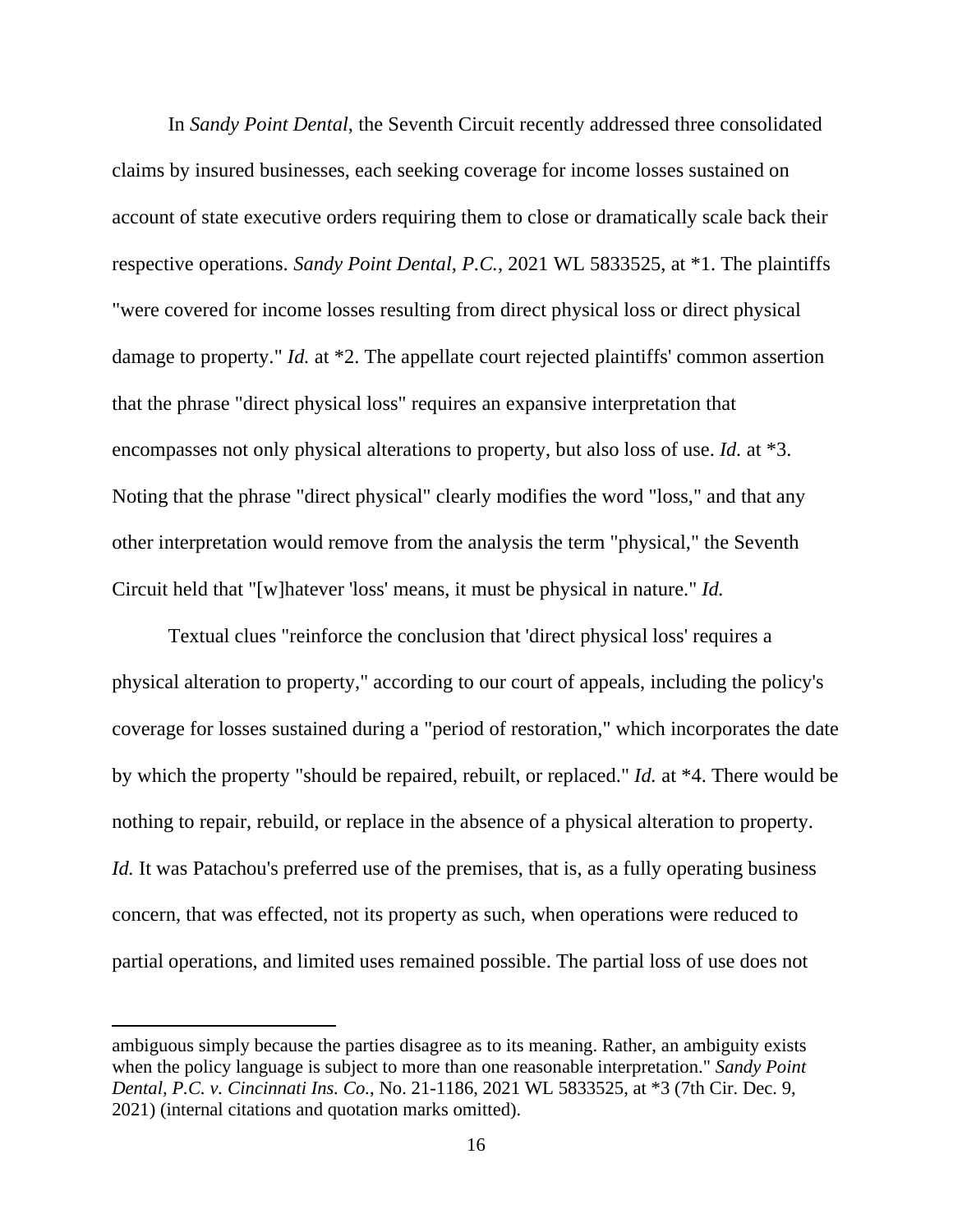constitute a "direct physical loss." *Id.* at \*5–6. The policy provisions under review here provided coverage for losses to plaintiffs' physical property, not for reductions in the ideal or preferred use of that property. In reaching this conclusion, the Seventh Circuit rejected other district court decisions representing a minority view that turned on plaintiffs' loss-of-use theory. *See id.* at \*4–6.

In an analogous case to ours, in *Sandy Point Dental*, TJBC, Inc. ("TJBC"), one of the plaintiff's businesses owned and operated food and beverage establishments, which were required to suspend in-person dining and limit services to delivery and take-out beginning in March 2020 until June 26, 2020. *Id.* at \*1–2. TJBC, like Patachou, was prohibited from allowing its restaurant customers to be served inside the business premises over several months. Neither TJBC nor Patachou alleged any actual physical harm to its premises. Their complaint was simply that their restaurants were not able to operate at full tilt during the COVID-19 shutdowns, to-wit, by providing in-person dining.

The Policy under review here clearly covers a loss to Patachou's physical property; it does not cover the owners' reduced use of the property in any particular fashion. A policy provision premised on a "direct physical loss" provides coverage when a loss from a physical alteration to the insured property has occurred, not for a reduction in the usefulness of the property or for its inability to function in accordance with its intended purposes. Thus, we hold that the ordinary meaning of the Policy's coverage requirement of "direct physical loss of . . . property" does not include coverage for business losses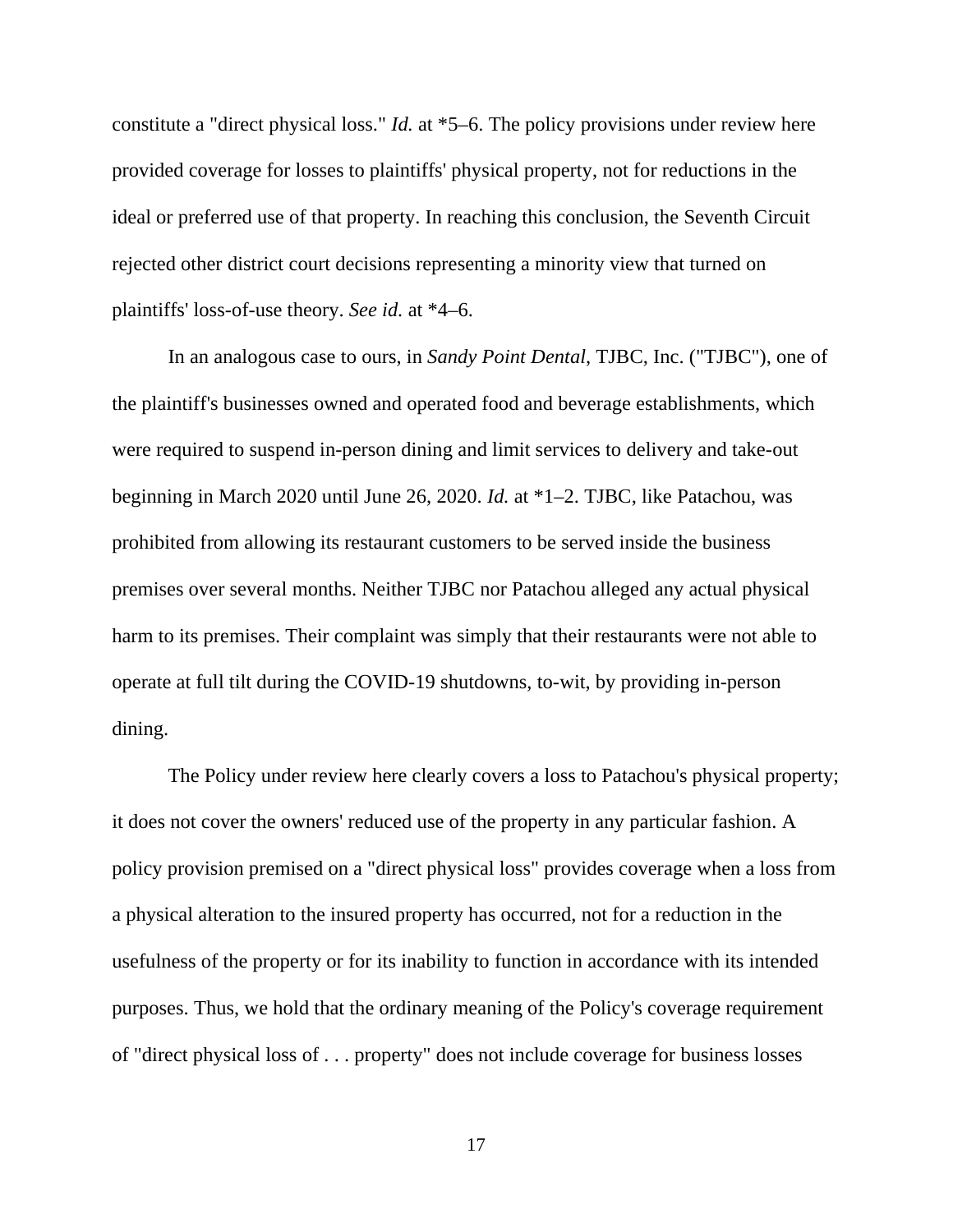alleged to have occurred without any physical alteration to the physical premises or the property located within.

# **E. Exclusions**

Citizens maintains that, even if the Court were to find that Plaintiffs successfully established a direct physical loss of property for business income and extra expense coverage, summary judgment in its favor is still required because both the "virus exclusion"[4](#page-17-0) and the "ordinance or law exclusion" in the Policy apply to bar Patachou's claims.[5](#page-17-1) Given our conclusion that the Policy does not provide coverage for Patachou's business losses, consistent with the Seventh Circuit's recent holdings, we need go no further in discussing the applicability of these exclusions. The Policy's exclusions would be triggered only when a direct physical loss has been established. *See, e.g.*, *Sandy Point Dental, PC v. Cincinnati Ins. Co.*, 488 F. Supp. 3d 690, 694 n.3 (N.D. Ill. 2020), *aff'd sub nom. Sandy Point Dental, P.C. v. Cincinnati Ins. Co.*, No. 21-1186, 2021 WL 5833525, at \*1 (7th Cir. Dec. 9, 2021); *Santo's Italian Café LLC*, 15 F.4th at 406–07 (declining to resolve the parties' arguments concerning the policy's virus and ordinance and law exclusions because "the absence of initial coverage for this claim suffices to reject it").

# **III. Conclusion**

<span id="page-17-0"></span><sup>&</sup>lt;sup>4</sup> Under the virus (i.e. COVID-19) exclusion, Citizens "will not pay for loss or damage caused by or resulting from any virus, bacterium or other microorganism that induces or is capable of inducing physical distress, illness or disease." Dkt. 60-1 at 152.

<span id="page-17-1"></span> $<sup>5</sup>$  The ordinance or law exclusion applies to bar payment for "loss or damage caused directly or</sup> indirectly" from . . . "the enforcement of or compliance with any ordinance or law ... regulating the construction, use or repair of any property" and applies "even if the property has not been damaged." Dkt. 60-1 at 157.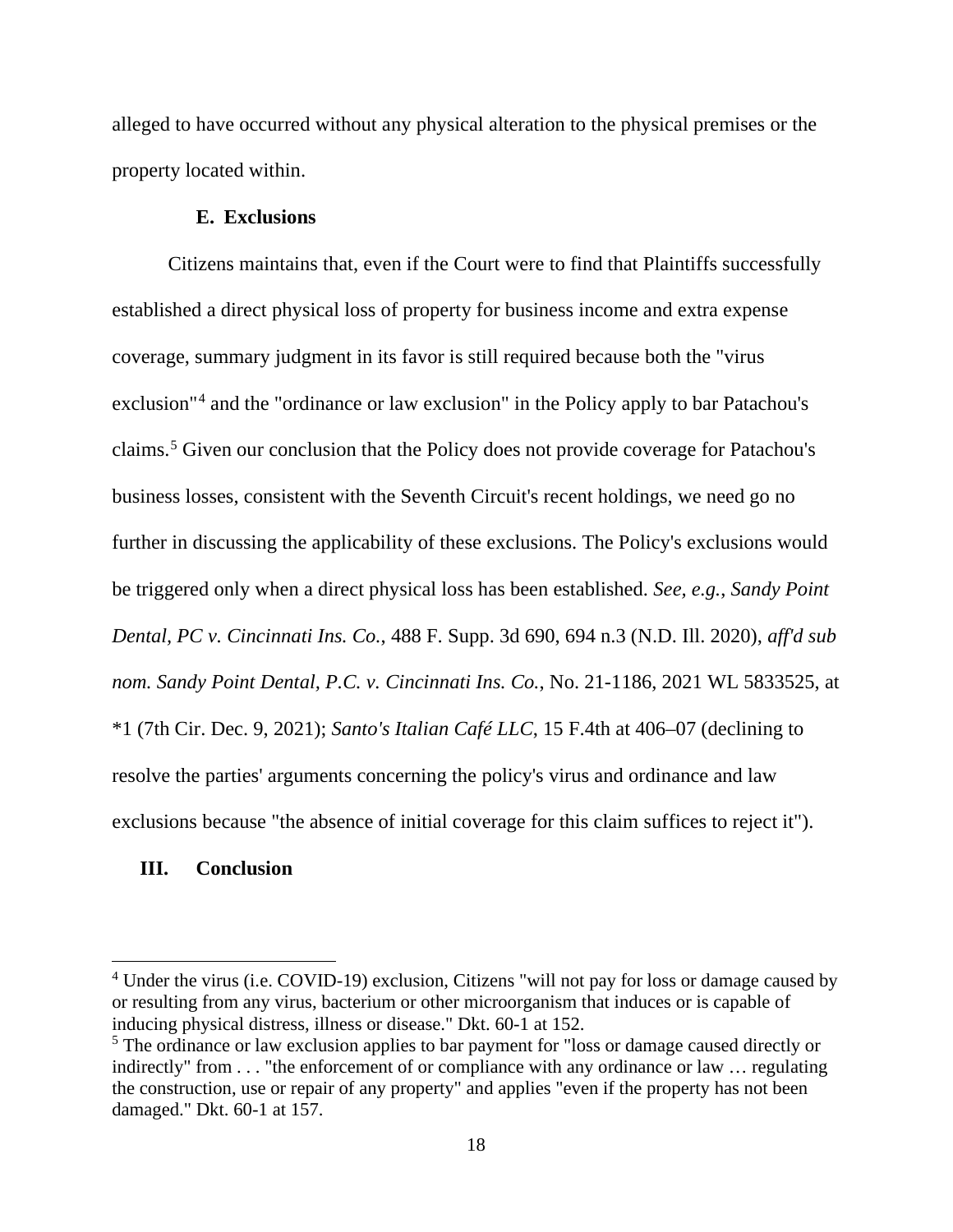For the reasons stated above, Citizens' Motion for Summary Judgment [Dkt. 61] and Motion to Strike Plaintiffs' Cross-Motion for Partial Summary Judgment [Dkt. 75] are GRANTED. Final judgment shall issue accordingly.

IT IS SO ORDERED.

Date: 12/22/2021 **Alge Craig Barker** 

 SARAH EVANS BARKER, JUDGE United States District Court Southern District of Indiana